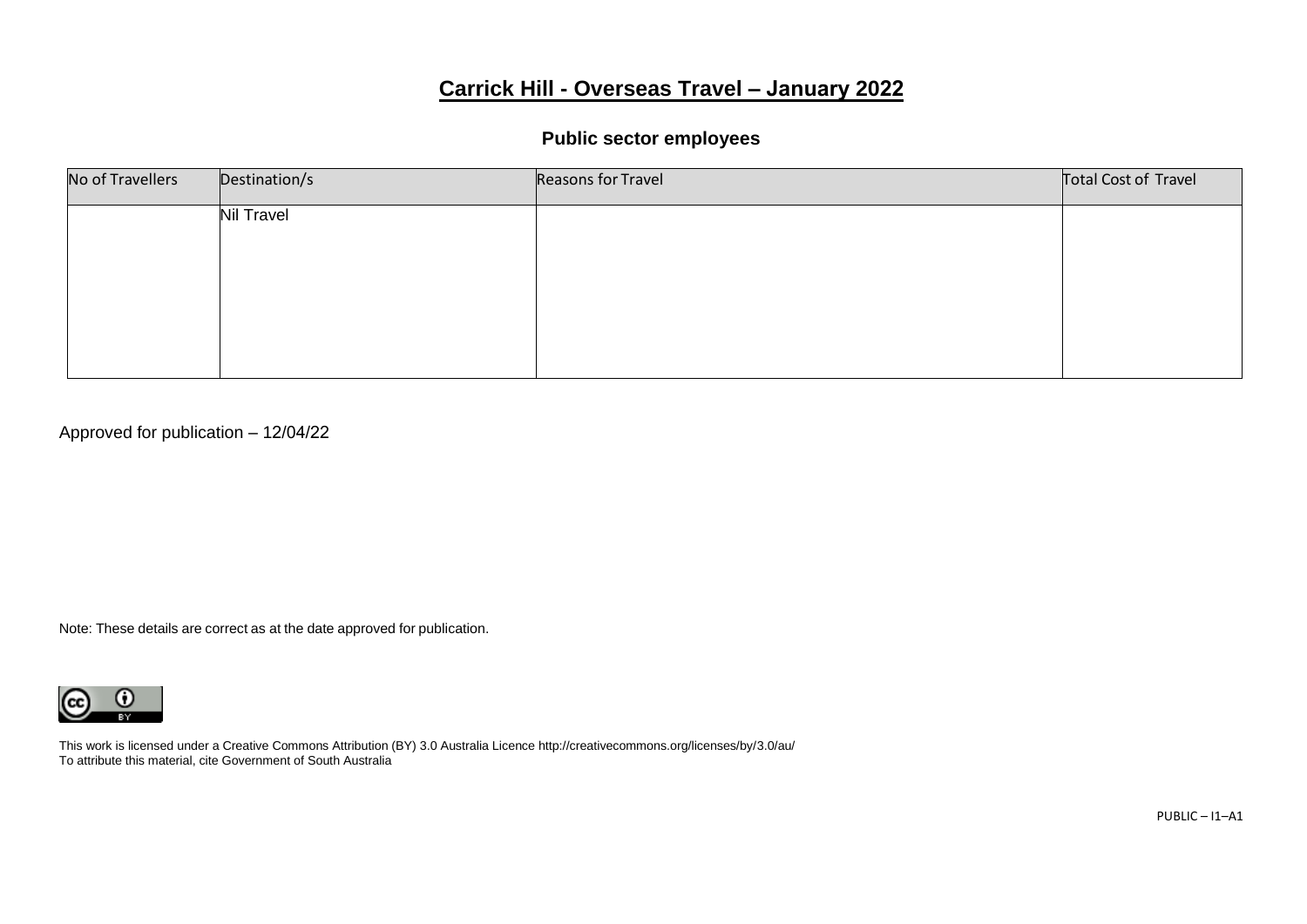# **Carrick Hill - Overseas Travel – February 2022**

## **Public sector employees**

| No of Travellers | Destination/s     | Reasons for Travel | Total Cost of Travel |
|------------------|-------------------|--------------------|----------------------|
|                  | <b>Nil Travel</b> |                    |                      |
|                  |                   |                    |                      |
|                  |                   |                    |                      |
|                  |                   |                    |                      |
|                  |                   |                    |                      |

Approved for publication – 12/04/22

Note: These details are correct as at the date approved for publication.



This work is licensed under a Creative Commons Attribution (BY) 3.0 Australia Licence http://creativecommons.org/licenses/by/3.0/au/ To attribute this material, cite Government of South Australia